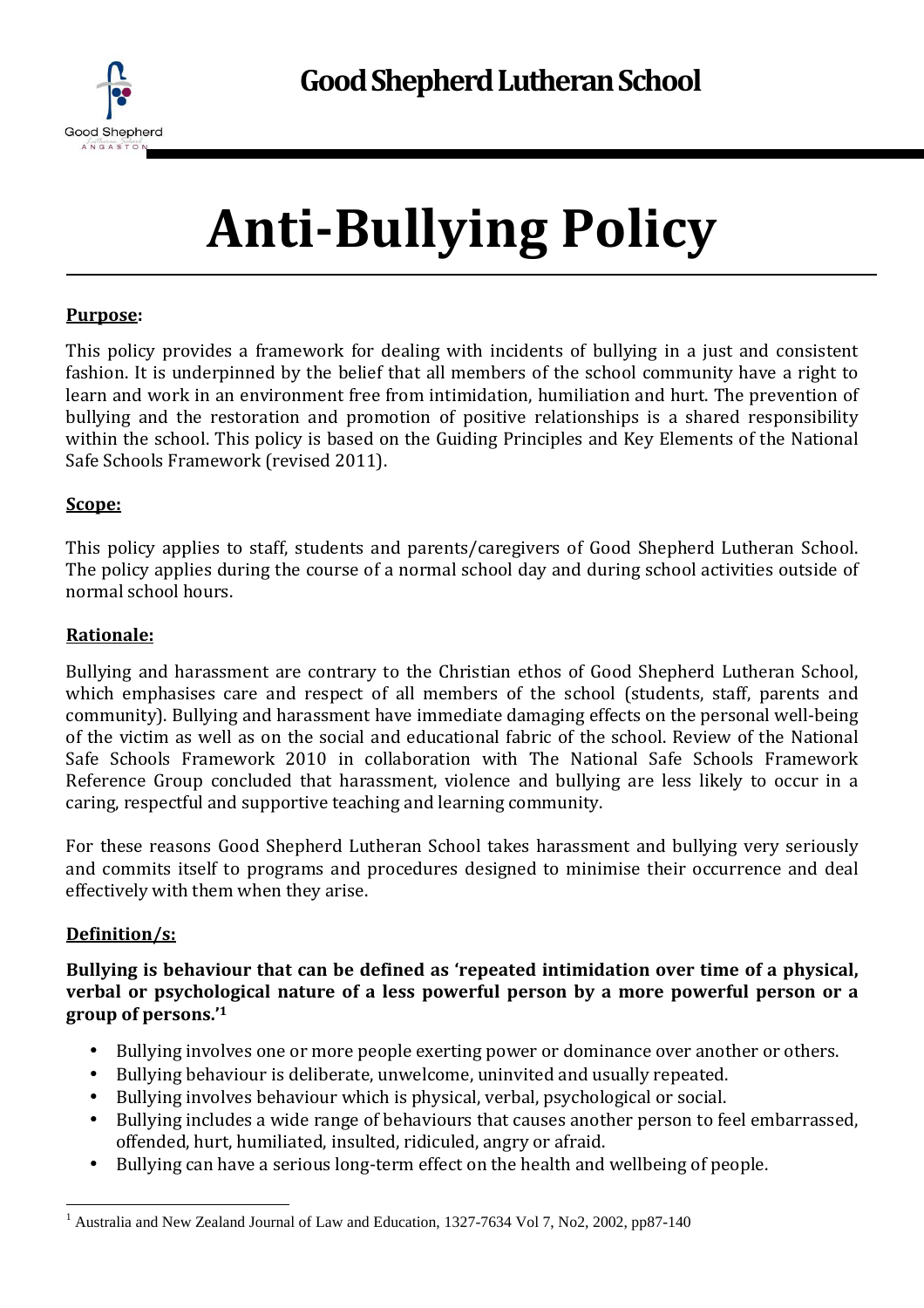Power discrepancies include:

- Differences in physical size and strength.
- Strength of numbers.
- Relative popularity in the peer group.
- Command of language.
- Positional authority.

**Cyber-bullying is the use of information and communication technologies to support repeated and deliberate hostile behaviour intended to harm others. It is sometimes used as an extension to other forms of bullying, and can result in the target of bullying experiencing social, psychological and academic difficulties.<sup>2</sup>**

• This form of bullying may not necessarily be repeated, but because the message can be sent to multiple users, this ensures it has a large targeted audience and its intent is to deliberately intimidate a less powerful person.

### **Bullying is not:**

*One off* acts of

- Aggression
- Nastiness
- Conflict
- Simple social rejection
- Assertive behaviour

### **Forms of Bullying**

**Physical:** hitting, kicking, punching, pushing, shoving, poking, spitting, blocking, tripping, unwanted touching, taking or damaging something that belongs to someone else, forcing others to hand over food, money or belongings, forcing someone to do something they don't want to do;

**Verbal:** name calling, swearing, teasing, bossing, threatening, making fun of someone because of their appearance, physical characteristics or cultural background, making fun of someone's actions, spreading rumours/gossip, and discriminative comments, whispering, etc.;

**Non-Verbal:** circulating inappropriate notes, drawings, making offensive gestures, laughing at victim, engaging others in similar behaviour;

**Property:** damaging or taking belongings, extortion;

**Sexual:** explicit use of language, gestures or visuals which are offensive;

**Cyber:** online forums to threaten, gossip, sexting, sending of confidential emails/comments etc.

### **Expected Student Behaviour**

It is expected that all students at Good Shepherd Lutheran School adhere to the following behaviour guidelines:

<sup>&</sup>lt;sup>2</sup> http://www.cybersmart.gov.au/Schools/Common%20cybersafety%20issues/Cyberbullying.aspx, 27 June, 2011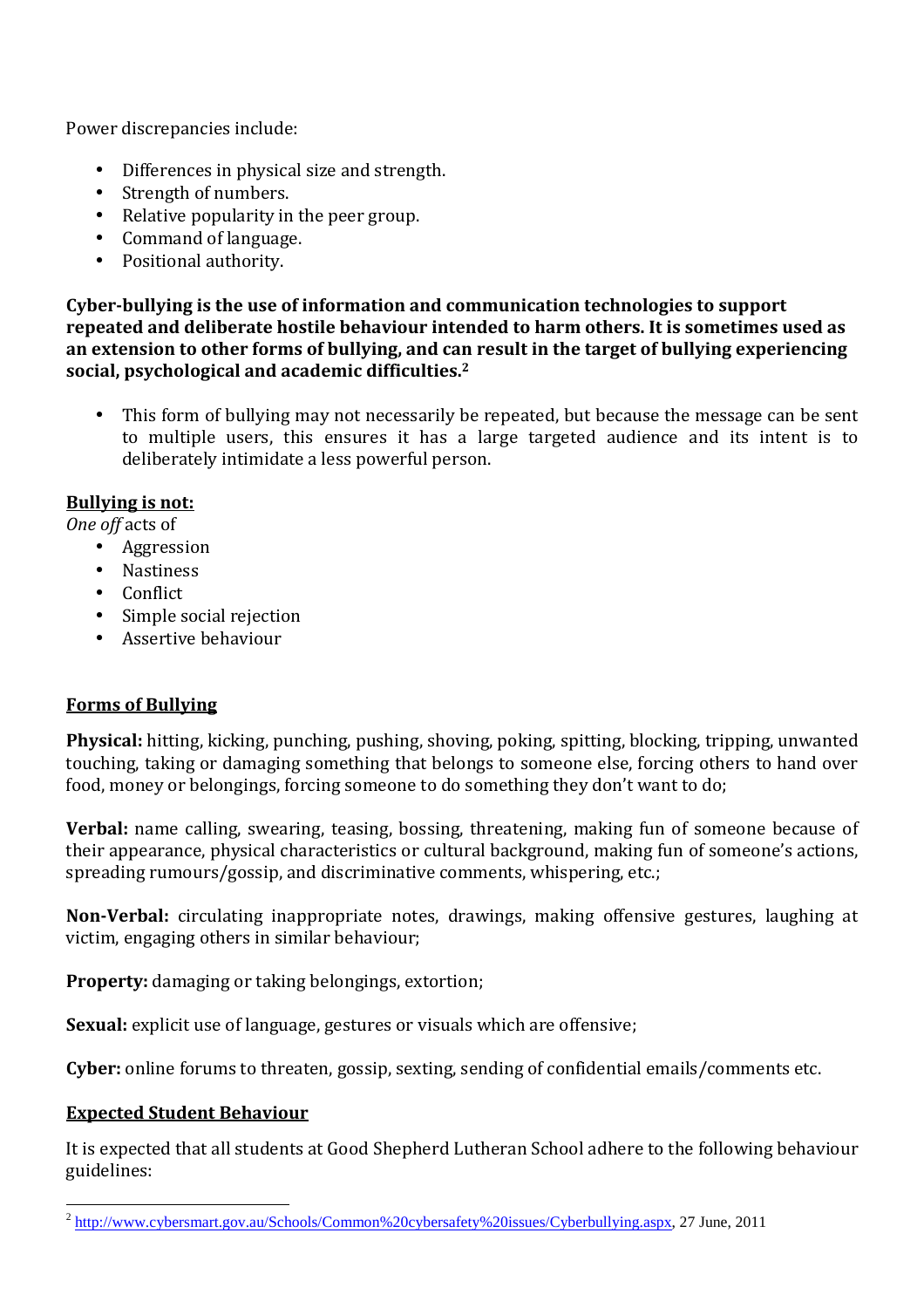- Students must show respect for others and themselves;
- Students must respect their own property and that of others;
- Students are to assist and encourage each other to perform to the best of their ability;
- Students must accept responsibility for their own behaviour;
- Students are to be aware that their behaviour occurs as a result of choices, conscious or unconscious; all behaviour has consequences, which affects future opportunities;
- Irresponsible behaviour requires a response, which protects the rights of students who want to learn; which supports the rights of teachers to teach; which offers the student involved a chance to learn how to make a more responsible choice in the future.
- If bullying behaviour is witnessed, students have the responsibility to respond according to the role of a bystander (as is taught throughout the school).

#### **Responsibilities of:**

#### **School staff:**

- Principal to ensure the implementation of the Anti–Bullying Policy and the Behaviour Management Policy and to support a consistent approach throughout the school towards all incidents of bullying.
- All staff to be responsible for creating and maintaining a caring, safe and orderly school community and learning environment which fosters positive relationships.
- School to work in partnership with community organisations and parents to extend support to students and families.
- Staff to comply with the 'Code of Conduct for Staff at GSLS'.
- Staff to have undergone training in Valuing Safe Communities.
- Staff to be active in the implementation of a school-wide Code of Conduct, specifying what is and is not appropriate behaviour in the classroom and around the school.
- Staff to model caring behaviour and tolerance towards students, parents, staff and community members.
- Staff to provide adequate playground and classroom supervision.
- Staff to support students with the skills for social inclusion. Staff to explicitly teach social and emotional skills (eg listening, negotiation, sharing, empathic responding.) This is actively supported through well-being and resilience programmes such as 'Bounce Back!'
- Staff to teach students about cyber safety including appropriate strategies for countering harassment, aggression, violence and bullying.
- Teaching of skills and understandings related to personal safety and protective behaviours.
- All staff to follow up on all incidents of bullying, recording details on the Incident Form and passing on the information to the Principal.
- Principal to record all incidents of bullying and action taken.
- Principal to follow up on all serious forms of bullying, including interviewing the victim and perpetrator, as well as informing their parents.
- Principal to follow through with consequences of bullying behaviour.
- Provide opportunities for student ownership and decision making (Restorative Practises).

#### **Students:**

- Contribute to the creation of a safe, caring and orderly community and learning environment.
- Take responsibility and be accountable for their own behaviour.
- Seek support in solving problems that they are unable to solve for themselves.
- To enact the role of a by-stander to assist in the prevention of bullying amongst peers.
- To practice the skills taught in the Social Skills Program ensuring the right to keep others' safe.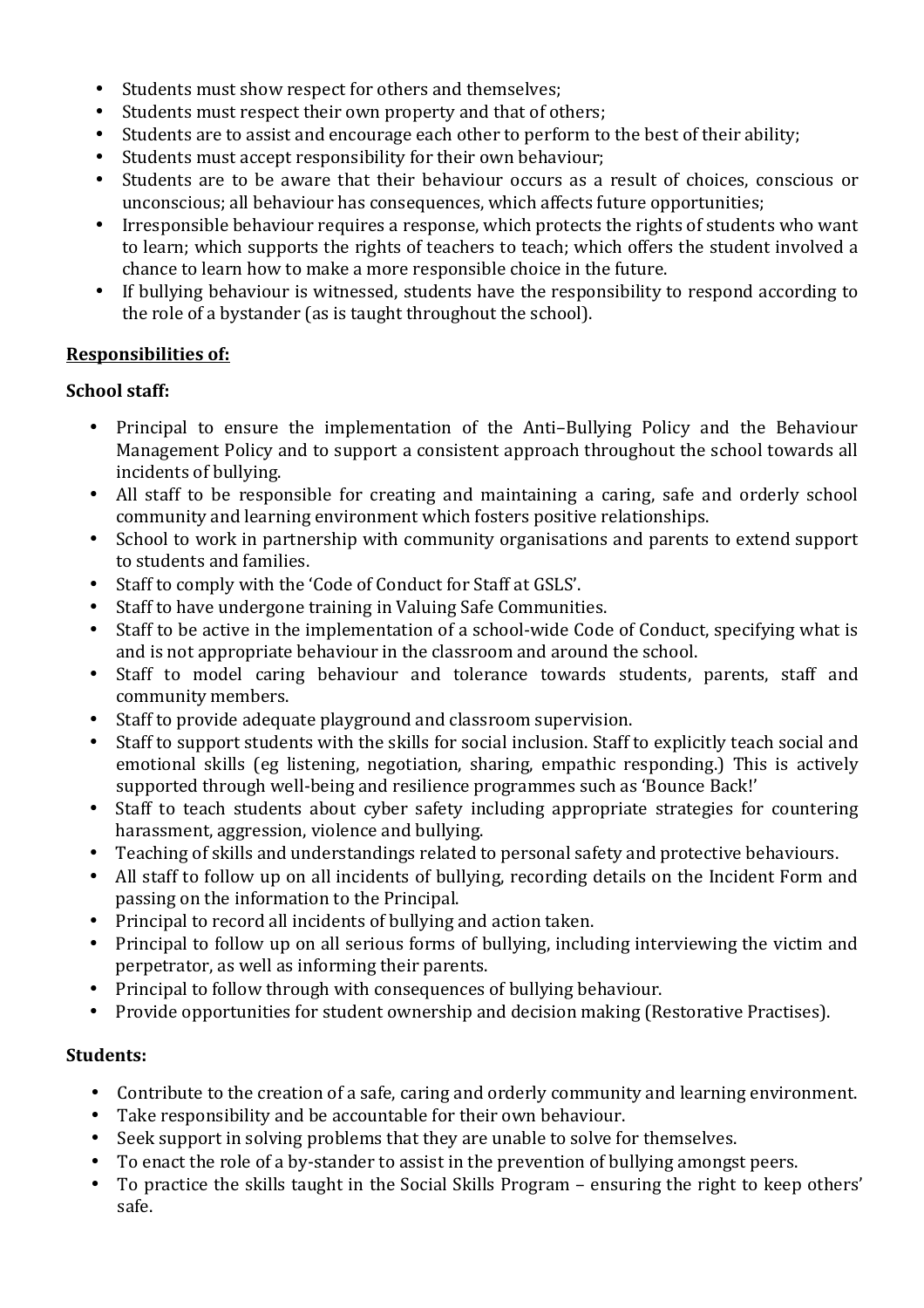### **Parents/Guardians:**

- To support their child by using active listening skills.
- To speak to a staff member (class teacher first) if their child is being bullied or they suspect this may be the case.
- To support their child in developing self-management skills when dealing with conflict.
- Follow school grievance procedure to inform of any ongoing or serious bullying incidents.
- Work with the school to develop social skills and resilience with their child.
- Follow school protocol when dealing with issues relating to another student.
- Responsibly supervise their child when they are on the internet or using digital devices.
- Model caring behaviour and tolerance when interacting with students, staff, parents and community members at school.

# **Strategies Good Shepherd Lutheran School will use to Prevent Bullying Incidents**

- Talk regularly and openly about bullying behaviour.
- Intentionally teach lessons which promote self-awareness, self-esteem, networking, tolerance, social skills, positive self talk, resilience and assertiveness by using a variety of appropriate programs.
- Emphasise the role of bystanders/onlookers as a powerful anti-bullying group.
- Support all people involved in the incidents of bullying and provide an environment to promote change.
- Promote anti-bullying through lessons, parent newsletters, displays etc.

## **Consequences for Breaches of Standards of Behaviour**

All forms of bullying will be taken seriously. Consequences of bullying behaviour will be as outlined in the Behaviour Management Policy. The principles of Restorative Practices will be used in managing bullying behaviour, enabling both the perpetrator and victim an opportunity to understand the effect of their behaviour (empathy) and be a part of the restorative process. The Principal will reserve the right to discipline in a manner seeming fit for the offense. Where repeated occurrences of bullying occur, internal/external suspension may result; in extreme cases where no remorse is shown, exclusion/expulsion may result.

### **Procedure for Reporting Incidents of Bullying Behaviour**

- Students need to initially approach their classroom teacher to discuss any concerns they may have regarding another student so that the teacher can address it on a pastoral care level.
- Serious cases of bullying behaviour witnessed by a staff member will be referred to the Principal via an Incident Report.
- All serious claims of bullying will be directly followed up by the Principal and classroom teacher/s, contacting the parents/guardians of all involved.
- In the case of a complaint made against a staff member, a formal investigation will be conducted.
- In line with the current Child Safe Policy, incidents will be treated in accordance with policy and logical consequences will be implemented.
- All reports of bullying will be recorded and filed with the Principal for future reference.
- All reports made will be treated with confidence, respecting the needs of the complainant.
- If parents are not satisfied with the resolution of the complaint, they may make a formal request to speak with the Chairperson of the school council.